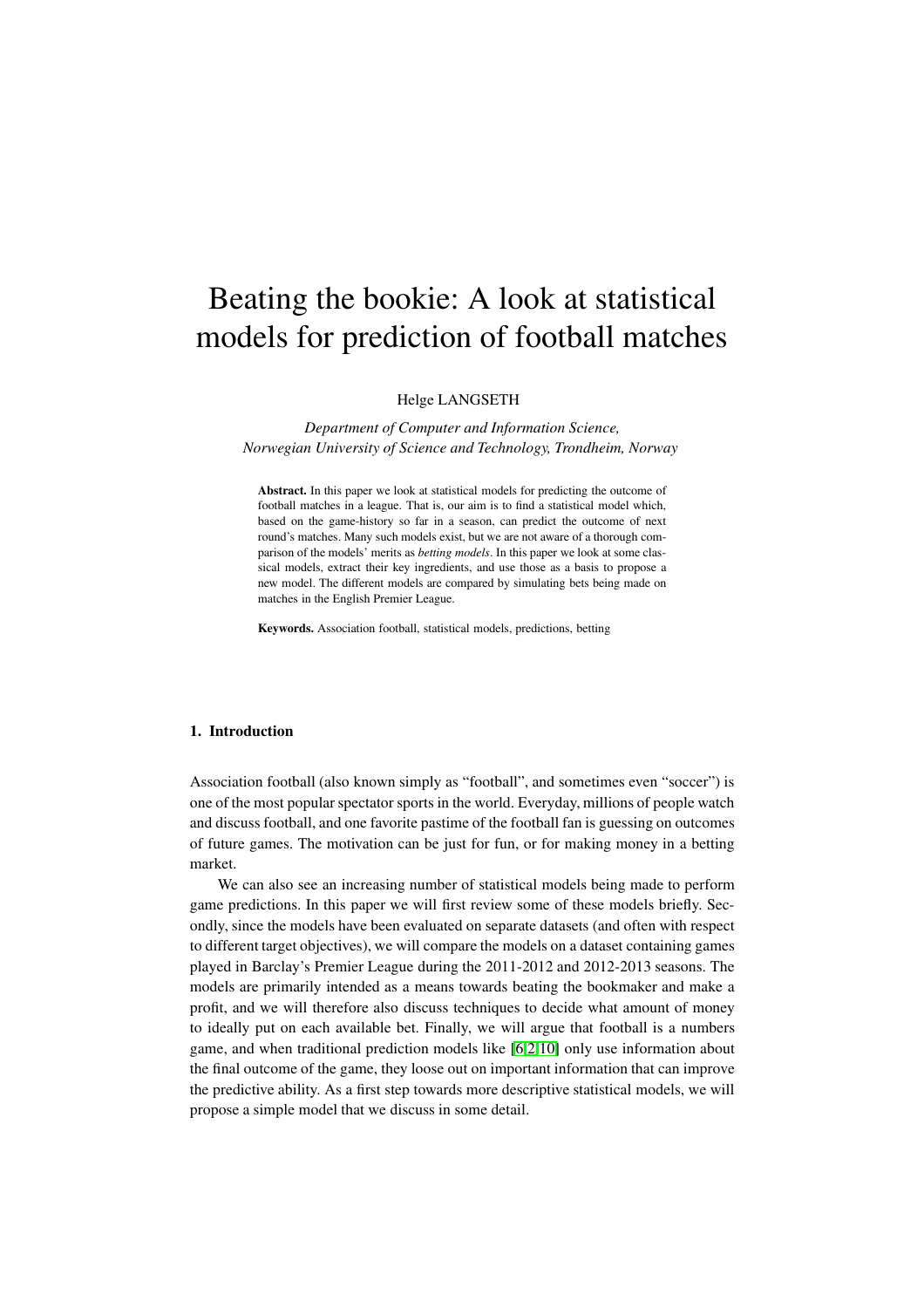# 2. Predicting football matches

#### *2.1. Classical models for match betting*

One of the first thoroughly analyzed models for prediction of results in football matches in a league was made by Maher in 1982 [\[6\]](#page-9-0). He modeled the number of goals team i scores against team j when playing at home,  $X_{ij}$ , as a Poisson distributed variable. Similarly, the number of goals *conceded* by team  $i$  in the same game, denoted  $Y_{ij}$ , was also modeled as a Poisson variable, but with a different parameter. Crucially, he also assume  $X_{ij}$  and  $Y_{ij}$  to be independent.

Maher continued by assuming that each team  $i$  has an *attack strength* denoted  $\alpha_i$  and a *defense* strength,  $\beta_i$ . A high attack-strength indicates that a team scores many goals; values are normalized so that the average value over the league equals one. On the other hand, a low value for the defense-strength indicates a tendency to concede only a few goals. Finally, there is a *home field advantage* denoted k, which is assumed to be the same for all teams. The full model now states that the outcome of the game between Team  $i$  and Team  $j$  follows the probability distribution

$$
P(X_{ij} = x, Y_{ij} = y | \alpha, \beta, k) = \text{Poisson}(x | k \cdot \alpha_i \beta_j) \cdot \text{Poisson}(y | \alpha_j \beta_i).
$$

Here we use  $Poisson(x|\lambda)$  to denote the Poisson probability distribution function with parameter  $\lambda$  evaluated at x. Maher found maximum likelihood estimators for the parameters in his model.

Two fundamental objections have been raised against Maher's model. Firstly, if X follows the Poisson distribution, then the the two first central moments are equal, i.e.,  $\mathbb{E}[X] = \text{Var}(X)$ . Karlis and Ntzoufras [\[4\]](#page-9-3) found that for real game data, the variance is larger than the expectation, thereby violating the Poisson distribution assumption. We can compensate for this fact by casting Maher's model into a Bayesian setting. Let  $\Lambda$  be a random variable from a suitable distribution (e.g., the Gammadistribution), and let  $X|\{\Lambda = \lambda\} \sim \text{Poisson}(\lambda)$ . Then, by the law of total variance,  $Var(X) = \mathbb{E}[\Lambda] + Var(\Lambda) > \mathbb{E}(\Lambda) = \mathbb{E}(X)$ , which therefore is in-line with Karlis and Ntzoufras observations.<sup>1</sup> Secondly, even if the independence assumption is crucial in the above mentioned model, it appears to go against the layman's understanding of football. A team that is vastly superior to its opponent will show that by both scoring many goals and at the same time concede very few. Still, thorough examination of results from many of the major football leagues in Europe indicate that the assumption is not strongly violated in real match-data [\[4\]](#page-9-3).

Dixon and Coles [\[2\]](#page-9-1) proposed two important extensions to Maher's independencemodel. Firstly, they defined that

$$
P(X_{ij} = x, Y_{ij} = y | \alpha, \beta, k) = \tau(x, y) \cdot \text{Poisson}(x | k \cdot \alpha_i \beta_j) \cdot \text{Poisson}(y | \alpha_j \beta_i),
$$

where  $\tau(x, y)$  is a function that makes low-scoring draws (0-0 and 1-1) slightly more probable, and the results 1-0 and 0-1 slightly less probable than in Maher's model. This

<sup>&</sup>lt;sup>1</sup>Even though many football prediction models have been set in the Bayesian framework, we are unaware of over-dispersion being used to motivate the model. In the experiments reported in Section [4](#page-4-0) we are using the Bayesian formulation (with inference using MCMC) instead of the likelihood-based formulation originally suggested.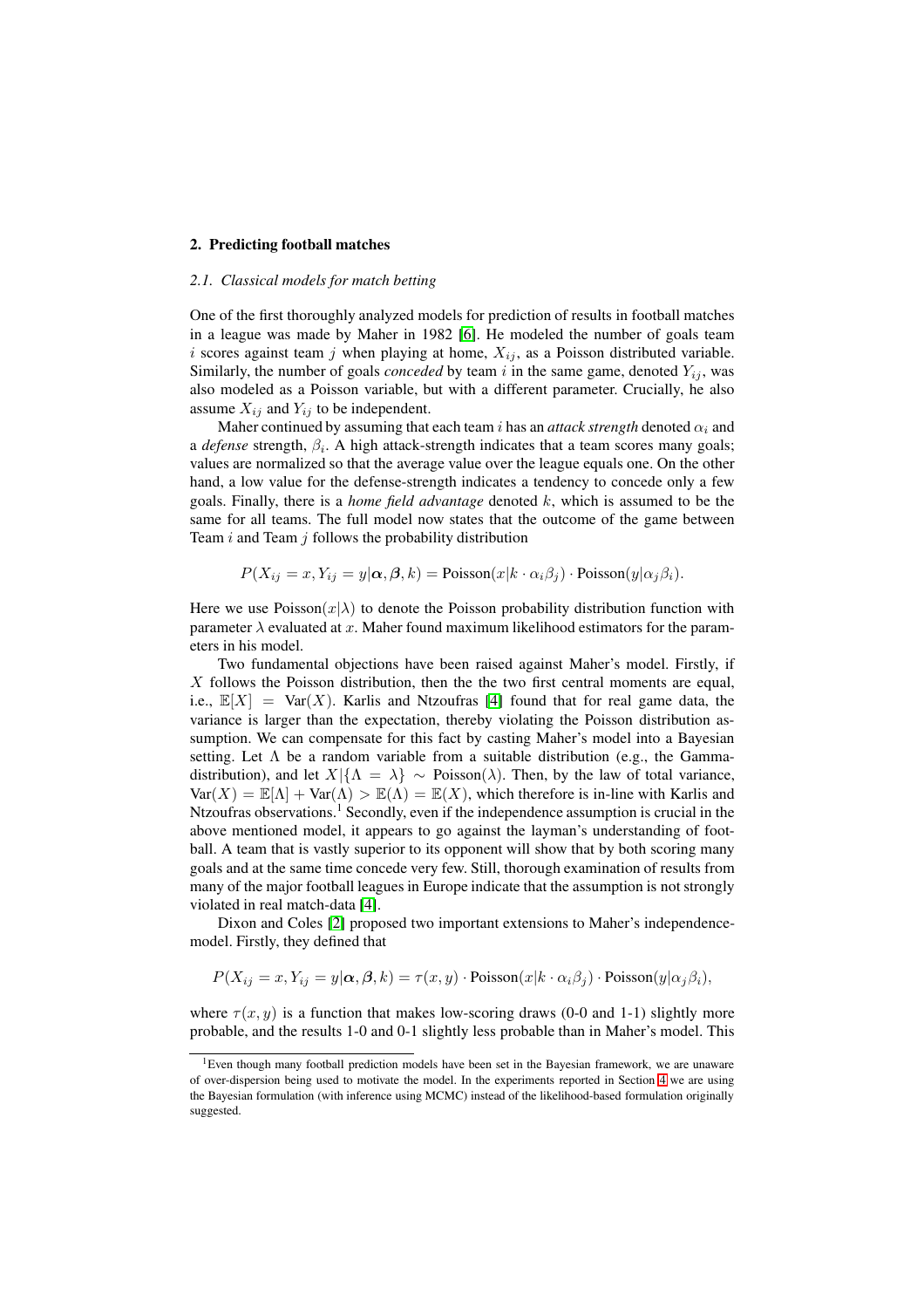was motivated by an investigation into the results from 6629 league and cup results in the period from 1992 to 1995. Secondly, it is argued that it seems unnatural to assume that a team's attacking and defensive strengths are constant throughout a season. Both an important player becoming unavailable for a part of the season either through an injury, a suspension, or changes made in the transfer window, as well as a fundamental changes in the playing style, e.g., due to the manager being sacked, can lead to fluctuations in a teams offensive and defensive abilities. Dixon and Coles [\[2\]](#page-9-1) therefore proposed a timedependent model, where team  $i$ 's attacking ability at time  $t$  is modeled by a dedicated parameter  $\alpha_i^t$  (and similar for the defensive strength). A smoothing function was used to incorporate a set of historical games when evaluating the game at time  $t$ .

Rue and Salvesen [\[10\]](#page-9-2) extended this idea by defining a random-walk model, with  $\alpha_i^t | \left\{ \alpha_i^{t'} \right.$  $\left\{ \begin{matrix} t' \ i' \end{matrix} \right\} \, \sim \, N(\alpha_i^{t'})$  $t', \frac{t-t'}{\tau}$  $\frac{-t'}{\tau} \sigma^2$ ) and similar for the defensive strength.  $\tau$  determines the "strength of memory", and is estimated from data.

#### <span id="page-2-0"></span>*2.2. Looking behind the results*

If a team does not obtain results that are quite as good as had been expected, a mantra from managers and fans alike is that "*we need to look behind the results*". The idea is that often, a game "should" have been won, had it not been for a couple of unlucky incidences that totally changed the run of play.<sup>2</sup> The idea to look behind the results seems worthwhile when it comes to building statistical models. While the classical models we have covered so far were created in an age when information about a football game was limited to James Alexander Gordon reading the classified football results on BBC every Saturday evening, we are now in a situation where e.g., Opta<sup>3</sup> and Prozone<sup>4</sup> offer extremely detailed statistics from each player's kick on the ball in close to real-time.

A natural development is thus to extend the classical models for football betting by taking this vast amount of data into account. A first step along this path is described in the following, where the ideas of the model by Maher [\[6\]](#page-9-0) first is extended by dynamic abilities (in the spirit of Rue and Salvesen [\[10\]](#page-9-2)), then further enhanced by taking FiredShots and ShotsOnTarget into account.<sup>5</sup> The structure of the model is as follows: Firstly, when Team i plays Team j at home at time t, they will have a number of *chances* during a game. Their ability to create chances follows a Poisson distribution with parameter  $\lambda_i^H$ ,  $C_{i,j}$  ∼ Poisson( $\lambda_i^H$ ). Now, each chance may lead to a shot being fired, unless the away team is able to break up the chance. Team j's defensive ability at time t,  $\beta_j^t$  is driven by a random walk over time, and is used to model  $F_{i,j}$ , the number of shots fired by Team i towards Team j's goal, as  $F_{i,j} | \{\beta_j^t, C_{i,j}\}\sim \text{Binomial}(C_{i,j}, \text{probit}(\beta_j^t))$ . Here we use  $X \sim \text{Binomial}(N, p)$  to denote that the random variable  $X$  follows the Binomial distribution with  $N$  trials and success-probability p. Further, probit $(\phi)$  denotes the probability that a standard Gaussian variable takes a value of  $\phi$  or larger. A similar model defines  $T_{ij}$ , the number of shots on target. For this quantity, it is the attacking strength of Team  $i$  at time  $t$  that comes into play,  $T_{i,j}|\{\alpha_i^t,F_{i,j}\}\sim\text{Binomial}(F_{i,j},\text{probit}(\alpha_i^t)).$  Finally,  $X_{ij},$  the number of goals that

<sup>&</sup>lt;sup>2</sup>Often, this is said to counter the statement "the league table doesn't lie", which is shouted from the rooftops by the fans who do not need to look *behind* the results to find something to cheer them up.

 ${}^{3}$ <http://www.optasports.com/>

<sup>4</sup><http://www.prozonesports.com/>

<sup>5</sup>Data has been downloaded from <http://football-data.co.uk/>.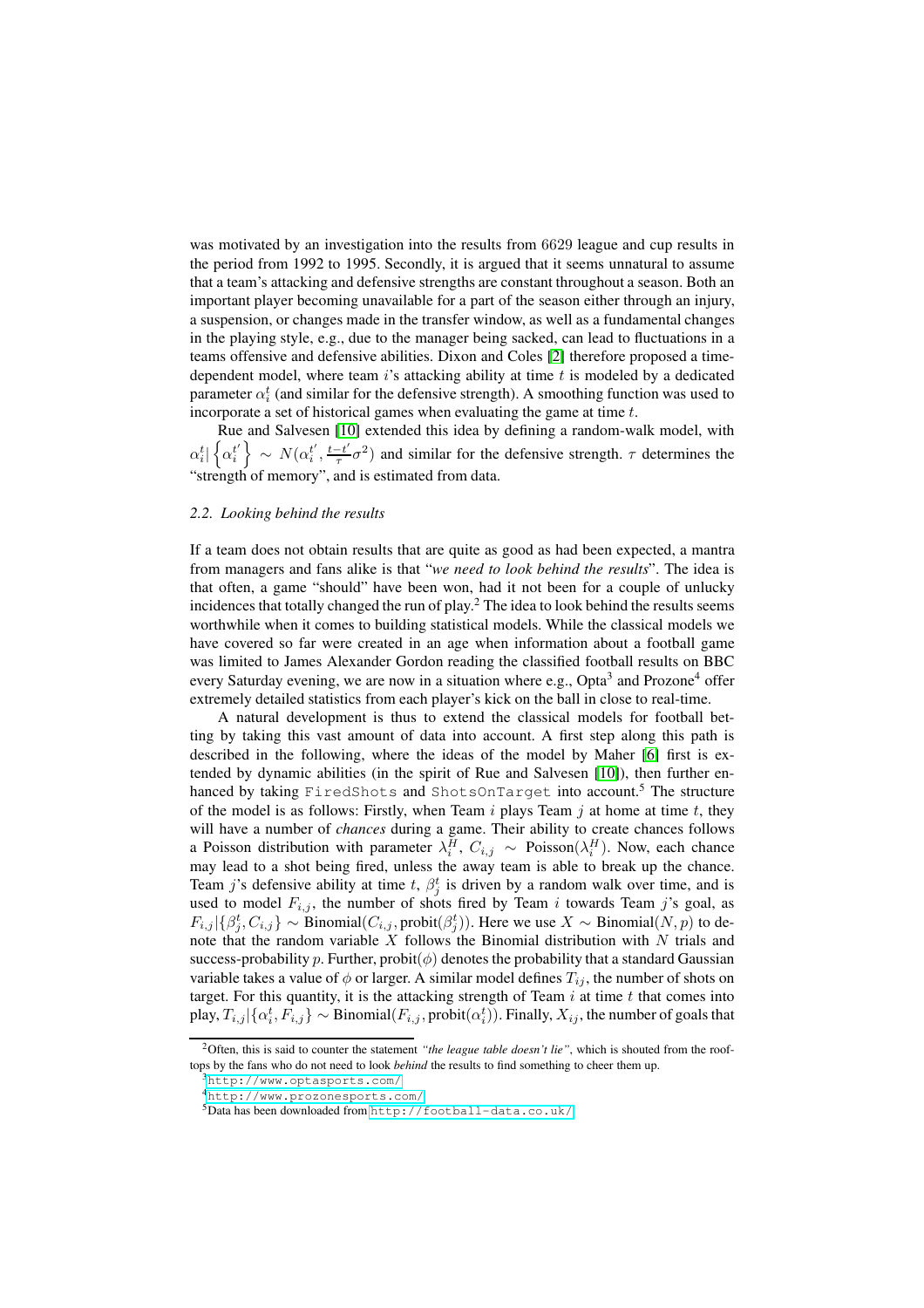Team *i* ends up scoring, is assumed to be determined by a quantity  $\gamma_j^t$ , which is Team j's goal-keeper ability at time t:  $X_{i,j} | \{\gamma_j^t, T_{i,j}\} \sim \text{Binomial}(T_{i,j}, \text{probit}(\gamma_j^t))$ . The process for modeling the number of goals scored by the away-team in the same match is an exact mirror-image of the process described above, except that the number of chances for the away team is determined by a parameter  $\lambda_i^A$ . Thus, the home-field advantage is modeled separately for each team, and for team  $i$  can be characterized by the fraction  $\lambda_i^H / \lambda_i^A$ . While the model is still extremely simple (the only addition to the parameter set of the previous models is the goalie's ability), we will see in Section [4](#page-4-0) that we are making improvements over the previous models.

# 3. Money management

When it comes to football betting, the ultimate goal of the bettor is not "to be right", but rather to win money. Thus, he is looking for bets where the odds offered by a bookie is better than the calculated probability for a given outcome implies it should be. It is therefore rational to bet at an outcome with a low probability p, if the odds  $\omega$  is "good enough". As an example, each of the described models allocated low probabilities (less than 10%) to Blackburn beating Manchester United at Old Trafford during the 2011-12 season. However, as the odds were as long as  $\omega = 25$ , a punt may still have been seen as having value. (As we know, Blackburn ended up winning that game. It was arguably the biggest upset of the season, and the loss eventually lead to Manchester United missing out on the title by goal difference.) The crucial quantity is, obviously, the expected gain per unit at stake, calculated as  $p \cdot \omega - 1$ .

During a round of games (typically ten games, played in the period from Saturday to Monday), there may be several bets that have a positive expected profit. The punter must then be able to balance how much money to put on each of these bets. Consider an example where two games are available:

**Game A:** Probability of an away win is  $p = .30$ , with odds  $\omega = 3.6$ . **Game B:** Probability of a home win is  $p = .90$ , with odds  $\omega = 1.2$ .

The expected gain per unit stake is  $p \cdot \omega - 1 = 0.08$  for both games, and they can therefore to some extent be seen as equivalent from the punter's perspective. One may still argue that the rational behavior is to put a larger percentage of the punter's bankroll  $C$  on Game B than on Game A, because the probability of winning is higher. On the other hand, more money must be wagered to potentially win, e.g., 100 credits, thus the downside for Game B is potentially larger. There are a number of different strategies to this *money management* problem, and we will briefly outline some of these solutions next. To fix ideas, we assume there is a set of possible bets  $i = 1, \ldots, n$  to wager, each having probability  $p_i$  and odds  $\omega_i$ . Further, assume that the punter will allocate  $c_i$  on each bet, with  $\sum_{i=1}^{n} c_i \leq C$ . Let the profit from making bet j be denoted  $\Delta_j$ . This is a random variable with  $\mathbb{E}[\Delta_j] = c_j (p_j \omega_j - 1)$  and variance Var $[\Delta_j] = p_j (1 - p_j) (\omega_j c_j)^2$ . The task of the money management procedure is to find reasonable values for each  $c_i$ . Typically, one would want to find bets that give a high expected return and with low risk. We will therefore only consider bets with positive expected profit,  $\mathbb{E}[\Delta_i] > 0$ , and call these *feasible*. Below we assume all bets  $i = 1, \ldots, n$  have this property.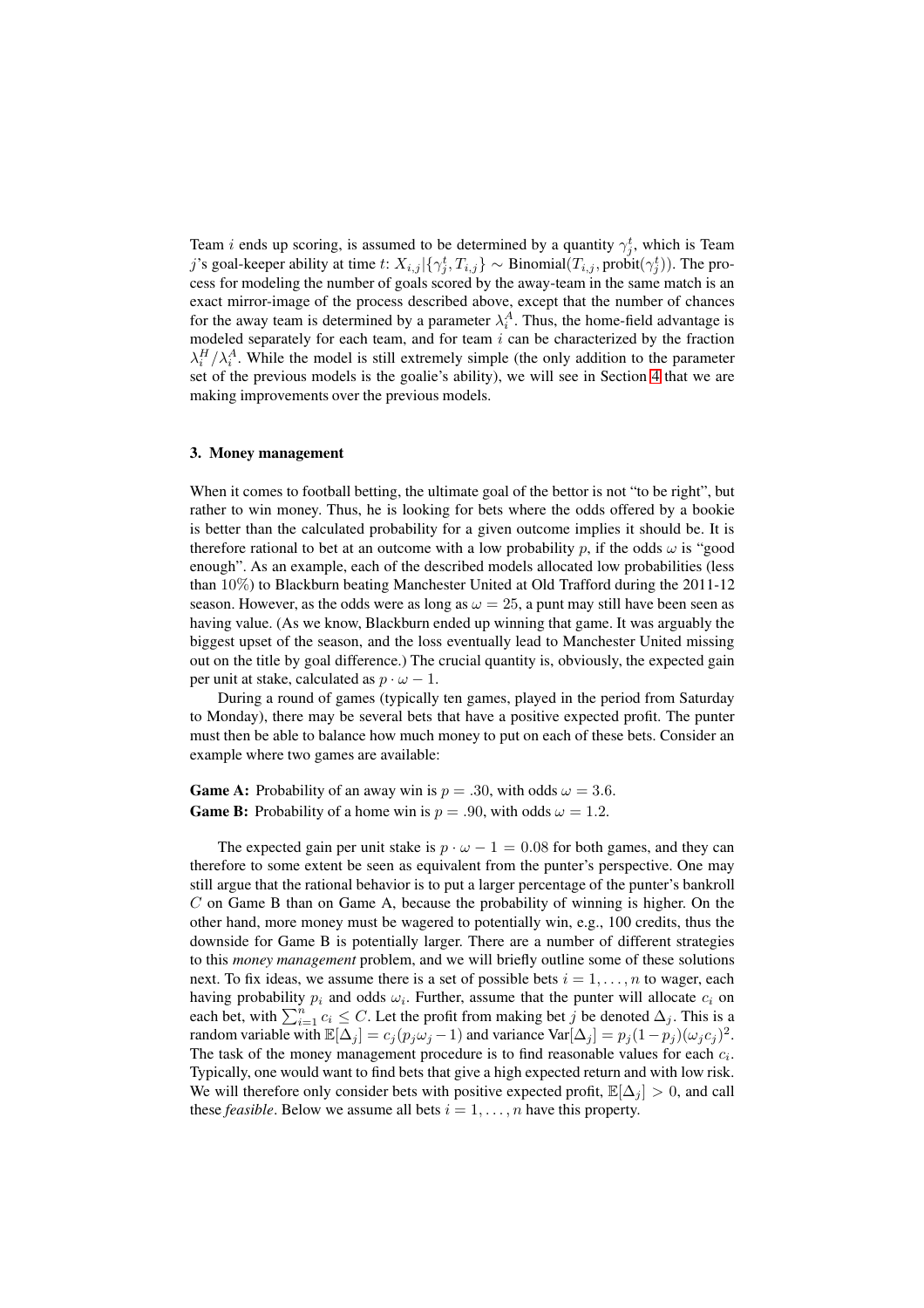- Fixed bet: Allocate the same amount to each feasible bet,  $c_i \propto 1$ .
- Fixed return: Make sure the same *winnings* can be obtained from each bet. This will result in lower amounts staked on the high-gain/low-probability outcomes.  $c_i \propto$  $1/\omega_i$ .
- Kelly ratio: Kelly [\[5\]](#page-9-4) proposed to use a decision-theoretic approach to the money management problem. In this setup, the utility of having an amount  $C$  after a bet has been determined is defined to be  $\ln C$ , and the utility of going broke is therefore minus infinity. The expected utility of a bet  $c_i$  when the bankroll is C is thus  $p_i \cdot \ln(C + \omega_i c_i) + (1 - p_i) \cdot \ln(C - c_i)$ , which is maximized for  $c_i \leftarrow C \cdot \frac{p_i \cdot \omega_i - 1}{\omega_i - 1}$ . When this money management strategy is used in Section [4,](#page-4-0) it is modified so that the total bets during one round cannot exceed a predefined value  $C_0$ , which is chosen to be much smaller than the bankroll at the beginning of the simulation. This is to ensure that a system that looses heavily during the first few rounds is not excessively punished at a later stage.
- Variance-adjusted: Rue and Salvesen [\[10\]](#page-9-2) looked at the difference between the expected profit and the variance of that profit, and wanted to minimize this number. After betting  $c_i$ , the difference is  $p_i \omega_i c_i - p_i (1 - p_i) (\omega_i c_i)^2$ , which is minimized by choosing  $c_i \leftarrow (2\omega_i(1-p_i))^{-1}$ .
- Markowitz portfolio management: The variance-adjusted approach can be seen as a simplification of Markowitz portfolio management [\[7\]](#page-9-5). In this more general framework, one wants to find the allocation of bets  $c_i$  that in combination maximizes  $\sum_{i=1}^{n}$  ( $\mathbb{E}[\Delta_i] - \nu \text{Var}[\Delta_i]$ ) under the constraint that the total bets during one round sums to a predefined value,  $C_0$ . Here,  $\nu$  represents the level of risk acceptance by the punter. The dual representation of the optimization p  $\sum$ the punter. The dual representation of the optimization problem is to minimize  $\sum_{i=1}^{n} \text{Var}[\Delta_i]$  under the constraints  $\sum_{i=1}^{n} c_i = C_0$  and  $\sum_{i=1}^{n} \mathbb{E}[\Delta_i] = \mu$ , where now  $\mu$  takes the role of the risk acceptance parameter. In the experiments reported in Section [4](#page-4-0) we vary  $\mu$  from  $\mu_{\downarrow} = (\sum_{i=1}^{n} p_i \omega_i)/n - 1$  to  $\mu^{\uparrow} = \max_i p_i \omega_i - 1$ . The low value,  $\mu = \mu_{\downarrow}$ , models the risk-aversive approach, were we only require the expected return per unit stake of the combined bet to attain the average value of each bet.  $\mu = \mu^{\uparrow}$  is the risk-seeking approach, which in practice will force all stakes to be placed on the single bet with the highest expected return.

### <span id="page-4-0"></span>4. Empirical results

In this section we compare three basic models for predicting football games, using data from the English Premier League 2011/2012 and 2012/2013. The prediction system is based on *JAGS: Just another Gibbs sampler* [\[9\]](#page-9-6), which is a program for analyzing Bayesian hierarchical models using Markov chain Monte Carlo [\[3\]](#page-9-7). The probability distributions over the result of a game (home-win, draw or away-win) is found by sampling the number of goals scored by both the home-team and the away-team (using the models described above), then comparing the two to get a sample of the outcome of the match. This was repeated until we had generated 10.000 samples for each game.

The models are used to simulate betting over the last half of each season (i.e., starting from round 20), and the odds used are those given by William Hill, which is the biggest betting company in the UK. Each round (i.e., those during the same weekend or the same mid-week period) typically consists of ten games, and the betting system predicts the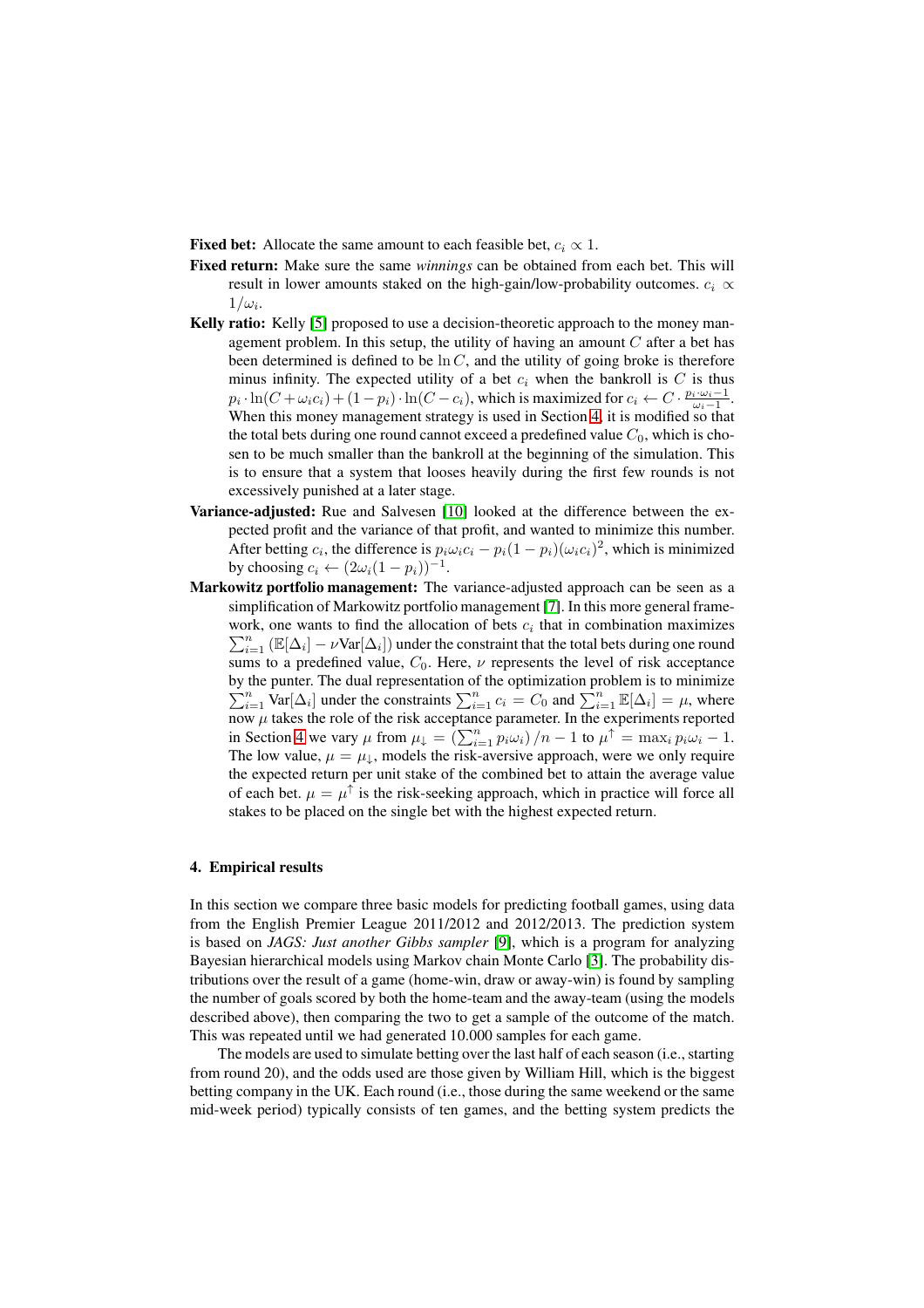outcomes of each of them. Next, the money management system is used to choose how much to wager on each of the bets in that round, and collects the simulated winnings. Only data from the games that are prior to a round  $r$  is made available to the system when making predictions for round r. This repeats until the season is over, i.e., by letting  $r$  run from 20 until  $r = 38$ .

We compare three models: Firstly, we have implemented the Maher model [\[6\]](#page-9-0), which is denoted STATIC below. Secondly, the Maher model is extended to incorporate the dynamic assessment of attack and defense [\[2,](#page-9-1)[10\]](#page-9-2). Our implementation uses a Gaussian motion model [\[10\]](#page-9-2), and is called DYNAMIC. Finally, the model described in Section [2.2](#page-2-0) is denoted DATAINTENSIVE.

## *4.1. Results from the 2011/2012 Premier League*

The results from the three models using different betting strategies are given in Table [1](#page-5-0) and Table [2.](#page-5-1) The numbers give the bettor's gain over the full simulation as a percentage of the total amount betted. Positive numbers thus indicate that the system has made a profit over the season, and negative values means there has been a loss overall.

|                      | Betting strategy |              |          |                   |  |
|----------------------|------------------|--------------|----------|-------------------|--|
| Model                | Fixed bet        | Fixed return | Kelly    | Variance Adjusted |  |
| <b>STATIC</b>        | 17.4%            | $17.4\%$     | $23.2\%$ | 15.6%             |  |
| <b>DYNAMIC</b>       | $22.7\%$         | 14.3%        | 21.3%    | 12.0%             |  |
| <b>DATAINTENSIVE</b> | 20.3%            | $24.2\%$     | 23.0%    | 14.3%             |  |

<span id="page-5-0"></span>Table 1. Results for the Premier League, 2011-2012 using standard betting strategies. The reported values give the total gains divided by the total bets made over the simulation.

|                      | Markowitz strategy |              |            |  |
|----------------------|--------------------|--------------|------------|--|
| Model                | Conservative       | Intermediate | Aggressive |  |
| <b>STATIC</b>        | $19.9\%$           | 20.2%        | $-10.0\%$  |  |
| <b>DYNAMIC</b>       | 17.9%              | 30.5%        | 61.8%      |  |
| <b>DATAINTENSIVE</b> | 17.4%              | 37.5%        | 10.5%      |  |

<span id="page-5-1"></span>Table 2. Results for the Premier League 2011-2012 using Markowitz betting strategies. The *Conservative* strategy is to use  $\mu = \mu_{\downarrow}$ , the *Intermediate* strategy uses  $\mu = (\mu_{\downarrow} + \mu^{\uparrow})/2$ , and the *Aggressive* is defined by setting  $\mu = \mu^{\uparrow}$ .

The first observation is that each of the three betting models produce a profit, and the only combination that looses money is the simplest model (STATIC) combined with the Aggressive Markowitz strategy for money management. The best result is obtained by the DYNAMIC model combined with the Aggressive Markowitz strategy, with a gain of 61.8%. Looking at the details we find that most of the profit was won from two freak results (Liverpool loosing at home to both WBA and Wigan), and without these games a considerable loss would have had to be endured. Markowitz' intermediate strategy is more robust, and the DATAINTENSIVE model obtains a profit of 37.5% using this strategy. Again, Liverpool loosing to Wigan is the biggest contributor to the profit, but now it is accompanied by a total of 36 other winning bets (and 95 loosing bets). Figure [1](#page-6-0) shows the robustness of the results on a round-by-round basis. We can see that the best round gave a profit of approximately 450%, and that all bets are lost during five rounds.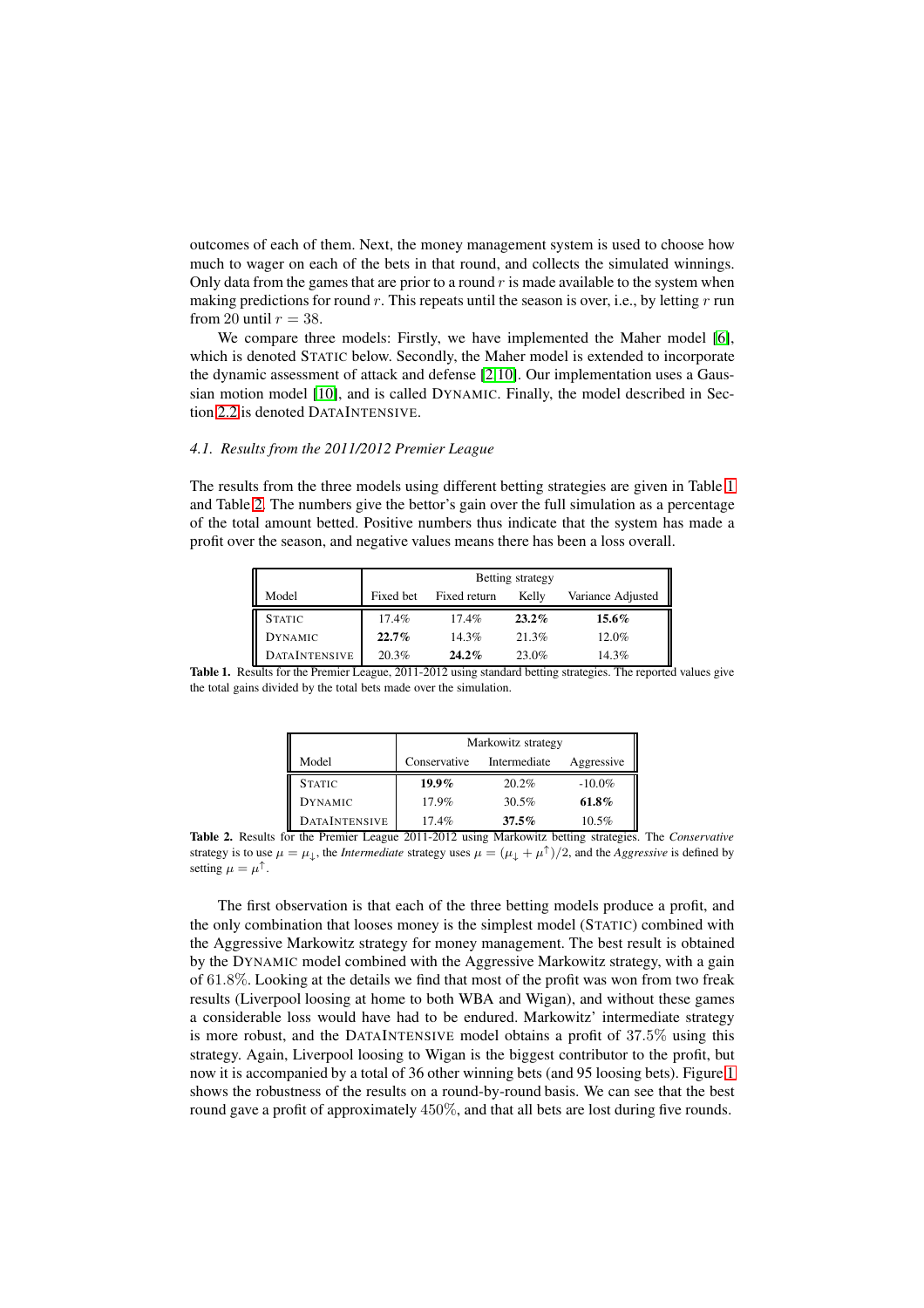

<span id="page-6-0"></span>Figure 1. The histogram shows the spread of gain per round. A gain of −100% means all stakes that round are lost (this happens 5 times). The system lost money during 11 rounds of the 19 rounds, won money in 7 rounds, and preferred not to bet in one round.



<span id="page-6-1"></span>Figure 2. The odds of each game vs the calculated probability of winning. Only games that lead to betts being made are shown. Winning bets are shown as green squares, loosing bets are red circles.

Figure [2](#page-6-1) shows how each game is evaluated by DATAINTENSIVE. The calculated probability of a particular outcome is given on the horizontal axis, and the corresponding odds offered by the book-maker is given on the vertical axis. Note the log-scale. Only the feasible bets are included in the figure, thus each datapoint is above the diagonal. Winning bets are given as green squares, loosing bets are shown as red circles. We can see that the system is able to pick out winning bets also amongst the low-probability results, but apparently is prone to over-estimating the probability of the events of low-to-medium probability.

Figure [3](#page-7-0) shows how the money management affects the results. All bets being made by the DATAINTENSIVE model using the intermediate Markowitz strategy are shown in the plot; calculated probability of a particular outcome is given on the horizontal axis and the gained credits are given on the vertical axis. All bets above the  $x$ -axis thus correspond to winning bets, and those below the  $x$ -axis are loosing bets.

Finally, Figure [4](#page-7-1) shows the accumulated winnings by the DATAINTENSIVE model using the intermediate Markowitz strategy as a function of the game-round. The system has a loosing behavior until Round 26, then accumulates a profit over the last 12 rounds of the season.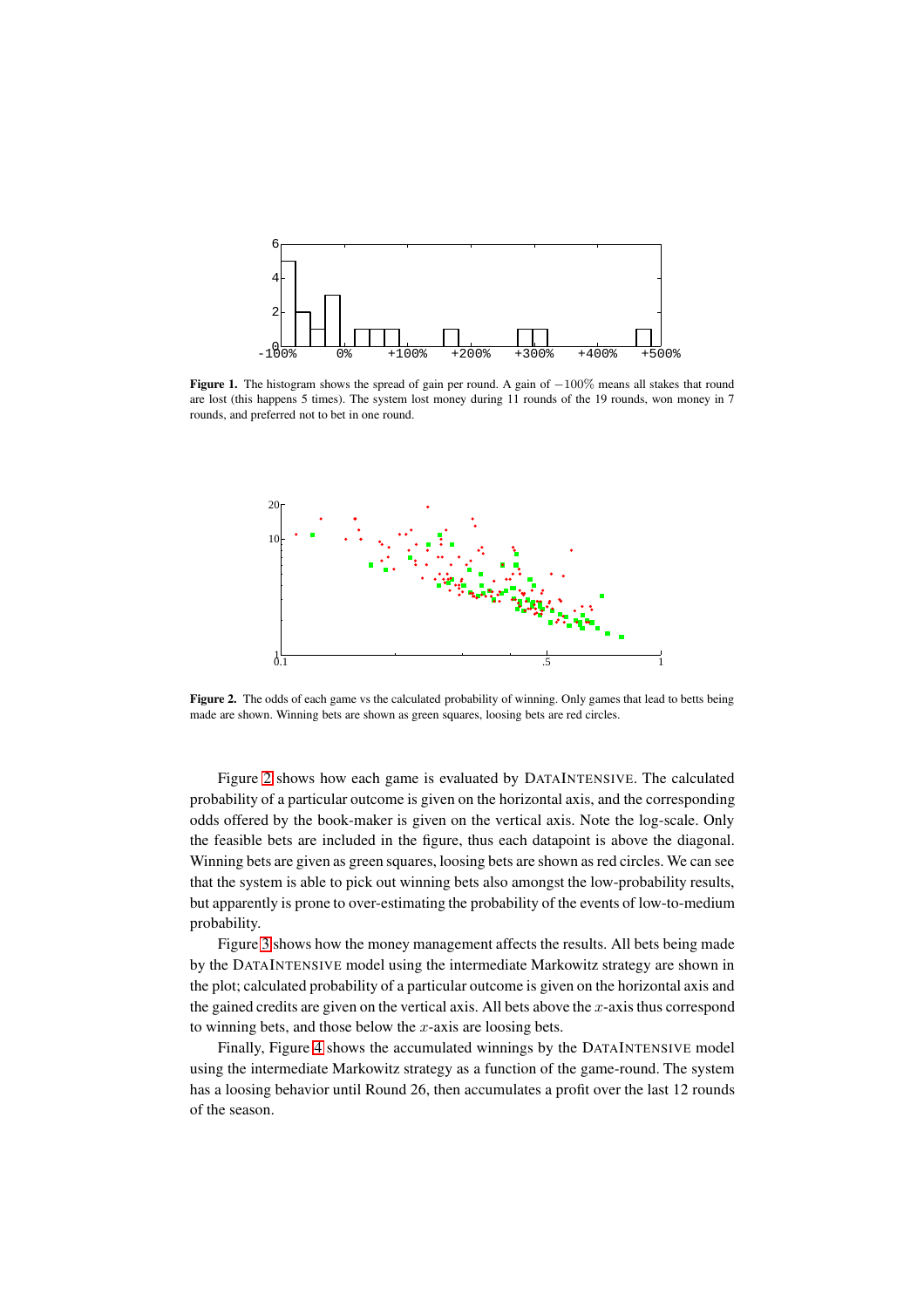

Figure 3. The gain of each bet vs the calculated probability of winning. Only games that lead to betts being made are shown. Winning bets are shown as green squares (positive values), loosing bets are red circles (negative gains).

<span id="page-7-0"></span>

<span id="page-7-1"></span>Figure 4. The accumulated gain per round of the Premier League 2011-2012 for the DATAINTENSIVE equipped with the Intermediate Markowitz betting strategy. The values on the  $y$ -axis give accumulated winnings divided by the accumulated bets being made. Values above zero indicates a winning strategy. At the end of the season, the system has a profit of 37.5%.

# *4.2. Results from the 2012/2013 Premier League*

Results for the betting season 2012/2013 are given in Table [3.](#page-7-2)<sup>6</sup> These results are unfortunately far less impressive than those of the previous season, and only DATAINTENSIVE is able to generate a profit (and that is only in combination with the *Variance Adjusted* money management strategy). Note that William Hill had an average profit margin of  $6.1\%$  during this season, thus loosing less than  $6.1\%$  is "decent". Most of the results obtained by DATAINTENSIVE in Table [3](#page-7-2) are at this level, albeit without making a profit.

|                      | Betting strategy |                       |          |                   |  |
|----------------------|------------------|-----------------------|----------|-------------------|--|
| Model                | Fixed bet        | Fixed return<br>Kelly |          | Variance Adjusted |  |
| <b>STATIC</b>        | $-23.7\%$        | $-24.9\%$             | $-27.8%$ | $-21.2%$          |  |
| <b>DYNAMIC</b>       | $-17.1%$         | $-20.0\%$             | $-22.9%$ | $-15.9\%$         |  |
| <b>DATAINTENSIVE</b> | $-6.3\%$         | $-0.7\%$              | $-3.4\%$ | $0.4\%$           |  |

<span id="page-7-2"></span>Table 3. Results for the Premier League, 2012-2013

A bookmaker's goal is to make sure that he will have a profit whatever the outcome of a game. This is obtained by ensuring that sufficient amounts of bets are put on all results, thereby "balancing the books". If one result is over-sold, the bookie will react by reducing the odds of that outcome and increasing the odds of the under-sold ones.

<sup>&</sup>lt;sup>6</sup>Results using the Markowitz strategies, which are similar but even poorer, were left out due to lack of space.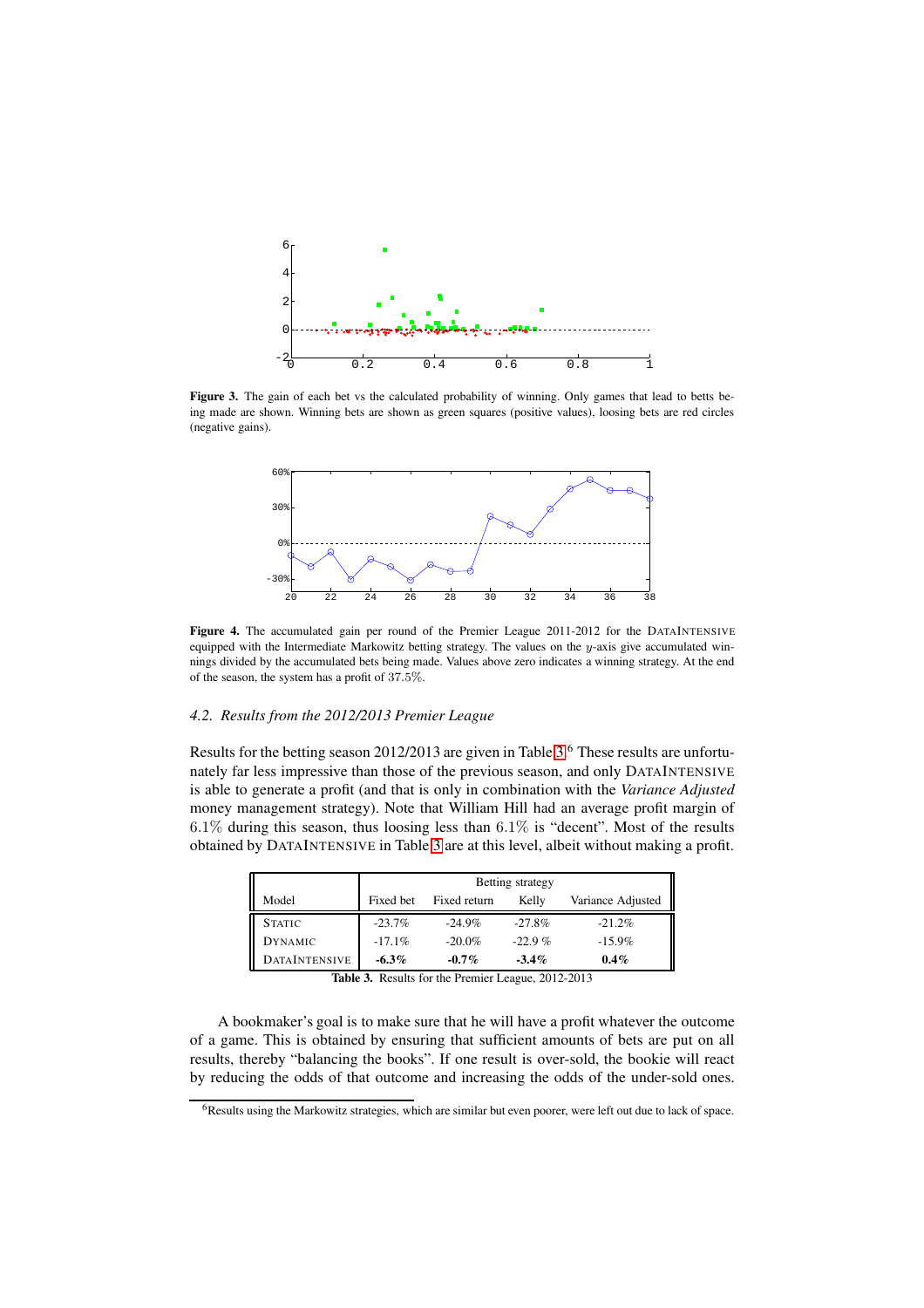Therefore, bookmakers sometimes value a game differently, and by shopping around for the best odds (instead of only using a single bookie) will improve the results.<sup>7</sup> Utilizing the odds differences, DATAINTENSIVE with the Variance Adjusted money management strategy obtains a profit of 9.1% (which should be compared to the average "profit margin" of the combined bookmaker at 0.3%).

#### 5. Conclusions and further work

In this paper we have considered the use of different money management techniques to evaluate and compare some classical methods for predicting the results of football games. Additionally, we argued that one should try to make models that incorporate more of the available information describing the games to improve predictions. We have made a first step in this direction. The effect of using information beyond match results to characterize a team's performance is indicated in Figure [5,](#page-8-0) which shows how the two models DYNAMIC (solid line) and DATAINTENSIVE (dashed line) assess Aston Villa's attacking quality over the season  $2011$ - $2012$ .<sup>8</sup> The curves indicate that DYNAMIC is a "smoothed" version of the estimates by DATAINTENSIVE, and that the latter model is therefore better at quickly reacting to, e.g., a team's loss of form.



<span id="page-8-0"></span>Figure 5. The attach strength for Aston Villa over the season 2011-2012. The results of DYNAMIC is shown with a solid black line, whereas the results of DATAINTENSIVE is shown with a dashed grey line.

Although the picture is somewhat unclear, the DATAINTENSIVE model seems to find better bets than the simpler ones do (Table [1,](#page-5-0) Table [2,](#page-5-1) and Table [3\)](#page-7-2). The results are even more debatable when the models are evaluated using standard statistical techniques, see Table [4.](#page-9-8) There is also a discrepancy between the results in Table [4,](#page-9-8) where DATAINTEN-SIVE is not clearly superior to the others for the the 2012-2013 season and Table [3](#page-7-2) where it is. Similarly, Table [4,](#page-9-8) picks DATAINTENSIVE as the best statistical model for the 2011- 2012 season, but this is not as clearly visible from the simulated bets reported in Table [1](#page-5-0) and Table [2.](#page-5-1) Further investigation is therefore needed to better gauge the effect of using data-intensive models.

There are also several other directions for future research that we will consider. We plan to start harvesting more match-data to build even richer models. An excellent source for information is <whoscored.com>, but a careful analysis of which data dimensions

<sup>&</sup>lt;sup>7</sup> Information about which bookmaker offers the best odds for each game outcome is available from a number of internet-sites. The reported results uses odds captured by <betbrain.com> on the evening prior to the start of a round of games.

<sup>&</sup>lt;sup>8</sup>As the attack strengths have slightly different interpretations in the two models, we have transformed the results from DATAINTENS IVE linearly to ensure that both curves have same average and variation.